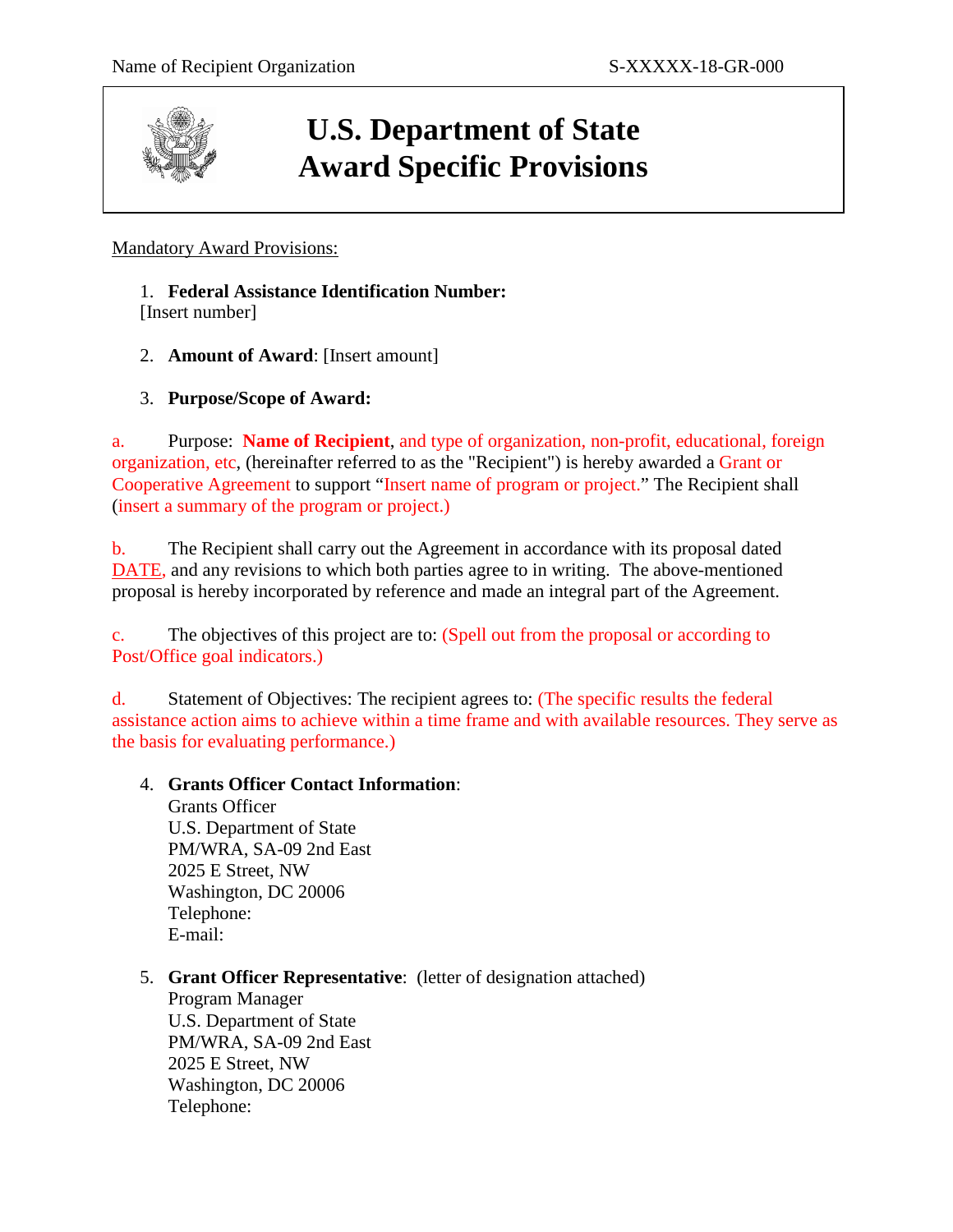E-mail:

### 6. **Authorized Budget Summary:**

**All expenditures paid with funds provided by this Agreement must be incurred for authorized activities, which take place during this period, unless otherwise stipulated.** 

Payment of funds under this Agreement will not be disbursed until the DOS has been assured that the Recipient's financial management system will provide effective control over and accountability for all Federal funds in accordance with 2 CFR 200.300 – 200.303.

| <b>Budget Categories</b>    | Amount | <b>Amended</b> | <b>Total</b> |
|-----------------------------|--------|----------------|--------------|
| 1. Personnel                |        |                |              |
| 2. Fringe Benefits          |        |                |              |
| 3. Travel                   |        |                |              |
| 4. Equipment                |        |                |              |
| 5. Supplies                 |        |                |              |
| 6. Contractual              |        |                |              |
| 7. Construction             |        |                |              |
| 8. Other Direct Costs       |        |                |              |
| 9. Total Direct Costs       |        |                |              |
| $(lines 1-8)$               |        |                |              |
| 10. Indirect Costs (reflect |        |                |              |
| provisional, pre-           |        |                |              |
| determined rate and         |        |                |              |
| allocation base)            |        |                |              |
| 11. Total Costs (lines 9-   |        |                |              |
| 10)                         |        |                |              |
| 12. Cost-Sharing            |        |                |              |

## 7. **Payment Method:**

### **If the payment method is through the Department of Health and Human Services (HHS) Payment Management System (PMS), use the following provision:**

Payments under this award will be made through the U.S. Department of Health and Human Services (HHS) Payment Management System (PMS). The Payment Management System instructions are available under the PMS website and can be accessed at the following address: [http://www.dpm.psc.gov/.](http://www.dpm.psc.gov/) Recipients should request funds based on immediate disbursement requirements and disburse funds as soon as possible to minimize the Federal cash on hand in accordance with the policies established by the U.S. Treasury Department and mandated by the OMB Circulars.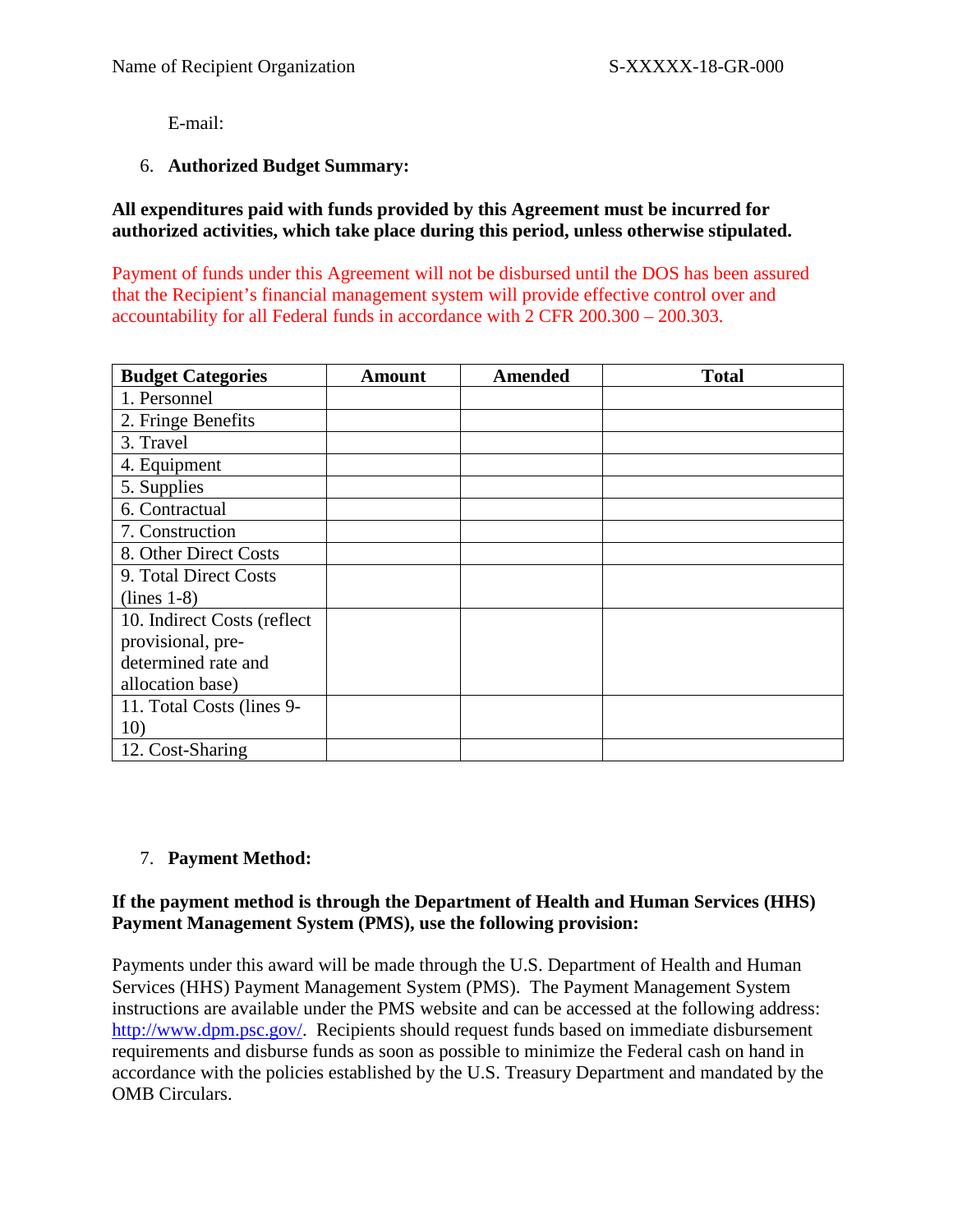## **Or**

## **If the payment method is through the Automated Clearing House Electronic Funds Transfer (ACH/EFT), USG Cash or Cashier Check – Standard Form-270 Request for Advance or Reimbursement, use the following provision:**

The Standard Form (SF) 270 Request for Advance or Reimbursement Payments may be requested in the amounts required by the recipient to carry out the purpose of this award. The SF-270 must be certified by the appropriate person, numbered consecutively and identified for the period which payment is claimed. Each payment must be the amount of expenditures anticipated or actually incurred during the requested period less any unexpended funds remaining from prior payments. Recipients should request funds based on immediate disbursement requirements and disburse funds as soon as possible to minimize the Federal cash on hand in accordance with the policies established by the U.S. Treasury Department and mandated by the OMB Circulars. This information must be reflected on the SF-270 submitted for payment.

Send payment requests to: (insert by Grant's Officer). Requests for payments must be submitted in sufficient time to allow at least ten (10) working days for processing.

Approval of payment requests will be based on the Recipient's progress towards achieving the award objectives, the amount of unexpended cash on-hand as reported in the SF-425 and SF-270, and the Recipient's adherence to the terms and conditions of the award, particularly in terms of timely submission of required financial, program and other reports. Delinquency in submitting reports may result in payment delays.

## 8. **Reporting and Monitoring:**

The Recipient is required to submit [select as appropriate: quarterly, semi-annual or annual] program and financial reports [select as appropriate: thirty (30) working days after the calendar year quarter or specify dates]. A final certified financial report and program report must be submitted to the Grants or Principal Officer within ninety (90) days after the award period end date. The first page of the Performance Progress Report Form (PPR) must be submitted with all program reports. The Federal Financial Report (FFR SF-425/SF-425a) must be submitted for all financial reports. These forms can be accessed at: [http://www.grants.gov/web/grants/forms/post](http://www.grants.gov/web/grants/forms/post-award-reporting-forms.html#sortby=1)[award-reporting-forms.html#sortby=1](http://www.grants.gov/web/grants/forms/post-award-reporting-forms.html#sortby=1) .

## **Failure to comply with these reporting requirements may jeopardize the Recipient's eligibility for future awards and/or delays in payments.**

The non-Federal entity must submit performance reports using OMB-approved government-wide standard information collections when providing performance information. As appropriate in accordance with above mentioned information collections, these reports will contain, for each Federal award, brief information on the following unless other collections are approved by OMB: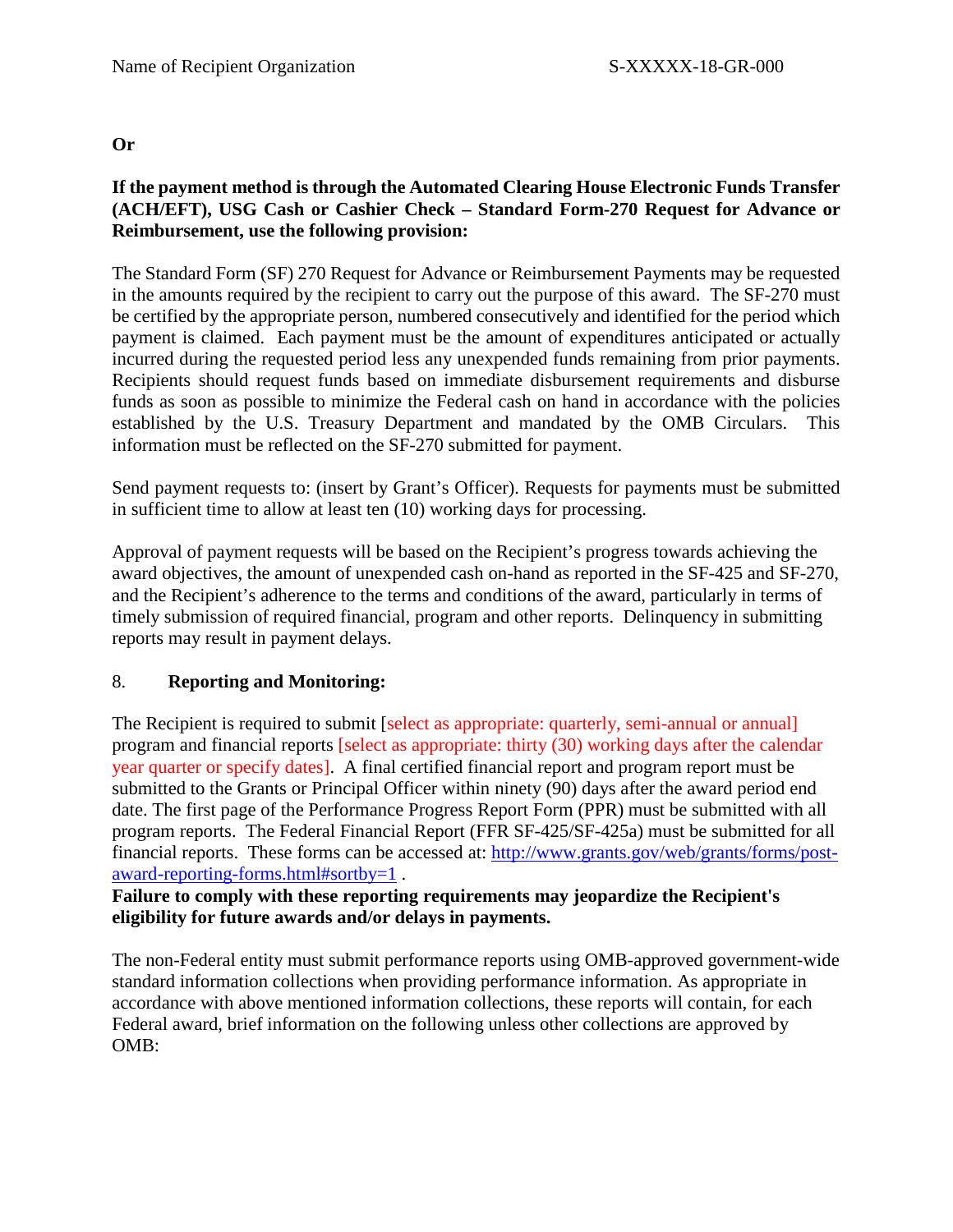- A comparison of actual accomplishments to the objectives of the Federal award established for the period. Where the accomplishments of the Federal award can be quantified, a computation of the cost (for example, related to units of accomplishment) may be required if that information will be useful. Where performance trend data and analysis would be informative to the Federal awarding agency program, the Federal awarding agency should include this as a performance reporting requirement.
- The reasons why established goals were not met, if appropriate.
- Additional pertinent information including, when appropriate, analysis and explanation of cost overruns or high unit costs.

| <b>Grant</b><br><b>Quarter</b> | <b>USG Fiscal Year &amp;</b><br><b>Quarter</b> | <b>Calendar Year Dates</b>             | <b>Report Due Date</b>  |
|--------------------------------|------------------------------------------------|----------------------------------------|-------------------------|
|                                | <b>FY 2017, Quarter 2</b>                      | January 1, 2017 -<br>March 31, 2017    | April 30, 2017          |
| $\overline{2}$                 | FY 2017, Quarter 3                             | April 1, 2017 – June<br>30, 2017       | July 30, 2017           |
| 3                              | FY 2017, Quarter 4                             | July 1, $2017 -$<br>September 30, 2017 | October 30, 2017        |
| $\overline{4}$                 | FY 2018, Quarter 1                             | October 1, 2017 -<br>December 31, 2017 | <b>January 30, 2018</b> |
| $\mathbf{5}$                   | FY 2018, Quarter 2                             | January 1, 2018 -<br>March 31, 2018    | April 30, 2018          |
|                                |                                                | <b>Final Report Due: June 15, 2018</b> |                         |

### **All reports shall be submitted on or before the following dates:**

Period of Performance

Number (XX) Months: Start Date – End Date

Note: Narrative Report due dates correspond with SF-425 due dates for your convenience.

Period of Performance:

| <b>Base Year:</b>     | <b>Start Date – End Date</b> |
|-----------------------|------------------------------|
| <b>Option Year 1:</b> | <b>Start Date – End Date</b> |
| <b>Option Year 2:</b> | <b>Start Date – End Date</b> |
| <b>Option Year 3:</b> | <b>Start Date – End Date</b> |
| <b>Option Year 4:</b> | <b>Start Date – End Date</b> |

The total potential Period of Performance is [XX] months starting [Date] through [Date]. Under this award, only the base year is funded and the grant is scheduled to end on [Date]. Neither option year is funded at this time and will only be continued at the convenience of the U.S. Department of State and is dependent upon the availability of funds. Should funding be unavailable, an option year will not be executed. Final determination of whether or not to execute an option year lies with the Grants Officer.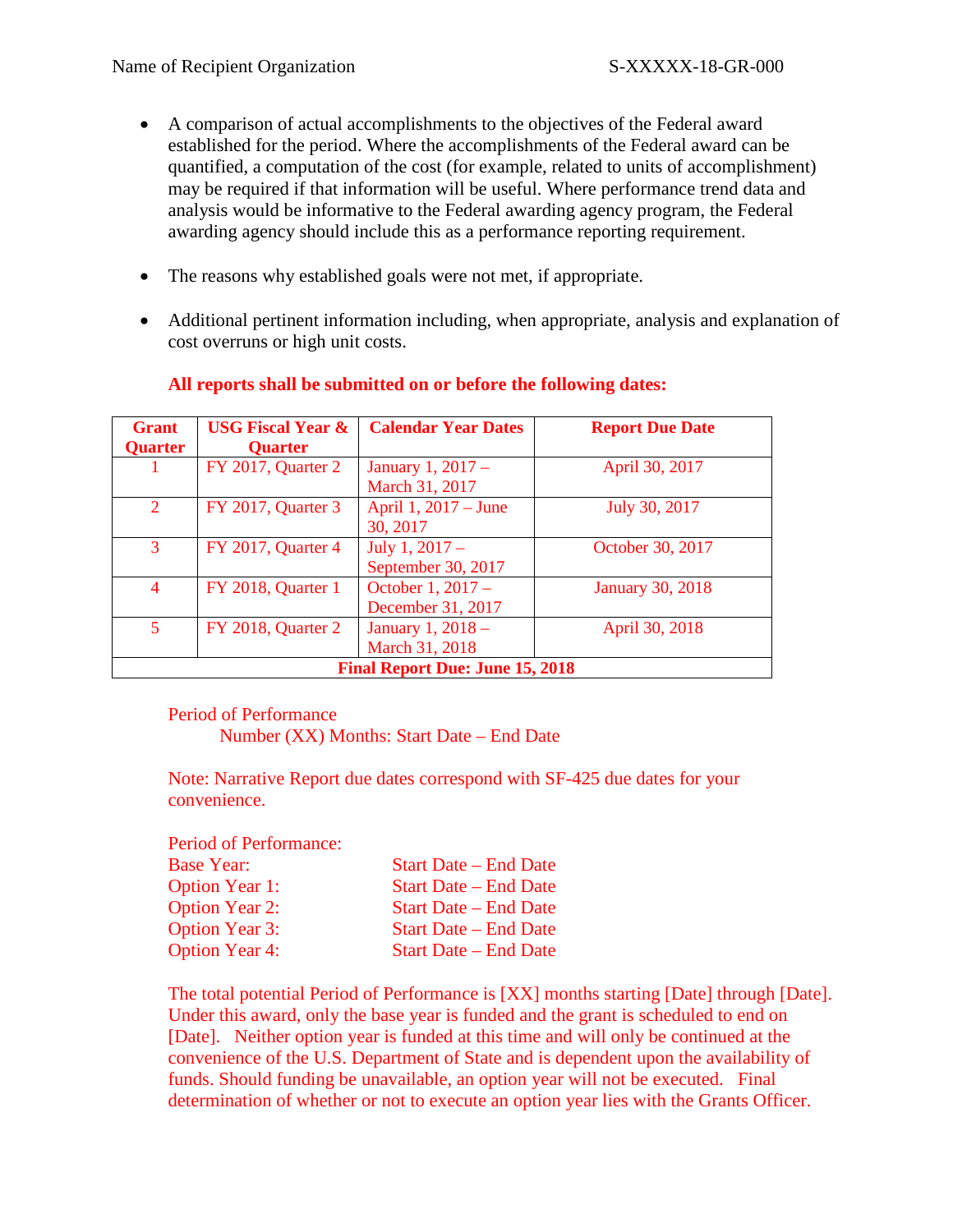If Option Year 1 is executed, the quarterly reports will continue on the same schedule as listed above with the final report due on [Date] after conclusion of the grant.

## 9. **Pre-Award Costs**:

The Department of State hereby agrees to reimburse the recipient an amount not to exceed (insert \$) for costs incurred and considered allowable. This pre-award condition applies to costs incurred from (insert start and end dates costs will be honored).

## 10. **Post-Award Compliance:**

Department of State Standard Terms and Conditions for Federal Assistance Awards are incorporated by reference and made part of this Notice of Award. Electronic copies containing the complete text are available at: [https://www.state.gov/m/a/ope/index.htm.](https://www.state.gov/m/a/ope/index.htm) The Recipient and any sub-recipient, in addition to the assurances and certifications made part of the Notice of Award, must comply with all applicable terms and conditions during the project period.

## Optional Award Provisions:

(Note: If the Grants Officer determines that all or any of the optional provisions 10 thru 20 do not apply to the agreement, enter N/A next to the provision title and delete the text of the provision.)

11. **Substantial Involvement:** (The presence of a single factor, such as collaboration, participation, or management assistance, does not necessarily constitute substantial involvement. The combination of these factors and required approvals of actions would lead to substantial involvement.)

## 12. **Program Income:**

## **If adding to the total project costs, use the following provision:**

If the Recipient earns program income during the project period as a result of this award, you may add the program income to the total of the amount of this award, including the required cost sharing or matching, and use it to further eligible project objectives.

## **OR**

## **If adding to the Recipient's contribution, use the following provision:**

If the Recipient earns Program income during the project period as a result of this award, you may use the program income to meet your cost sharing or matching requirement.

**OR**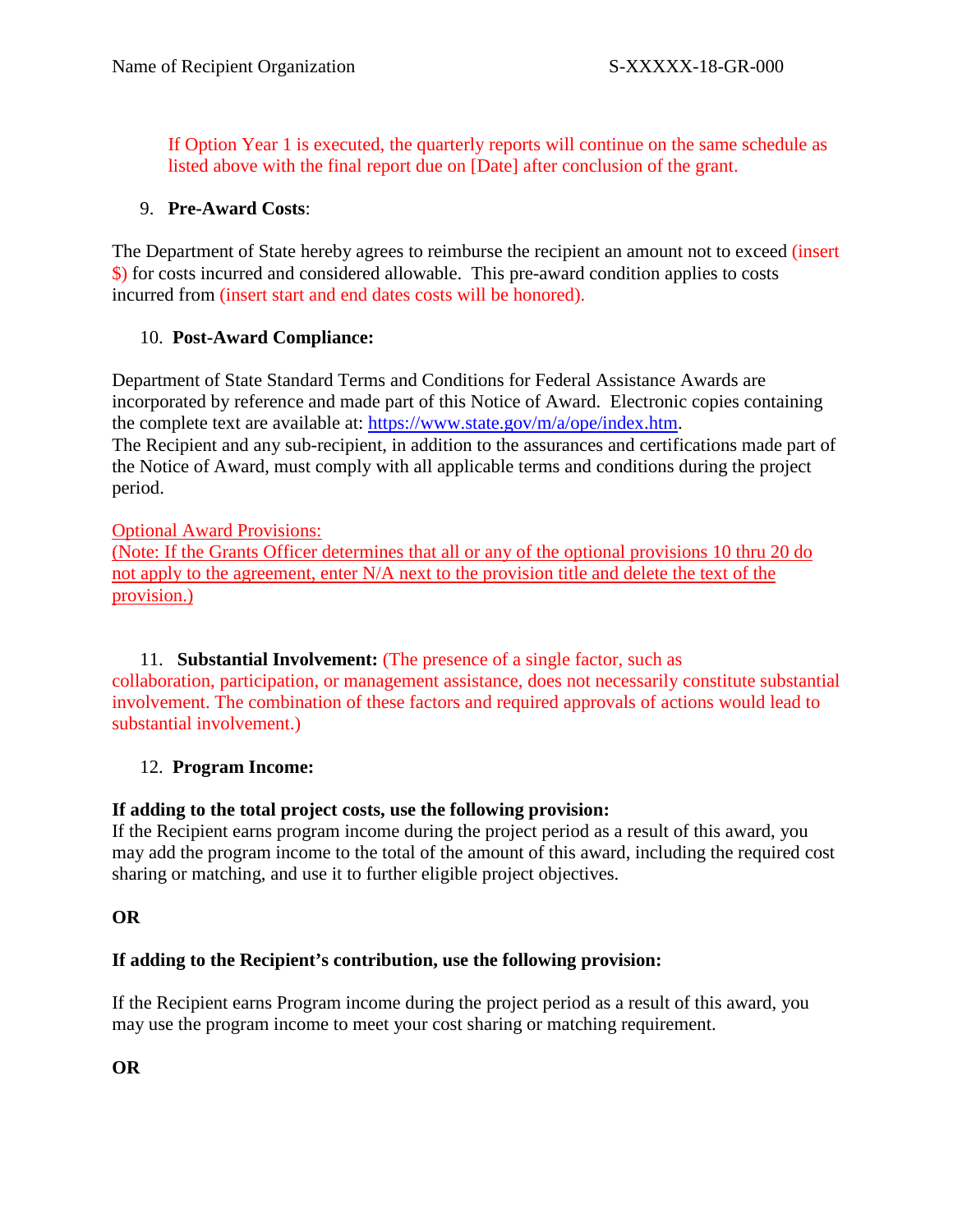### **If deducted from the Federal share, use the following provision:**

If the Recipient earns program income during the project period as a result of this award, you must deduct the program income from the total allowable costs to determine the net allowable costs on which the Federal share will be based.

## 13. **Cost-Sharing:**

#### **If cost sharing use the following provision:**

It is understood and agreed that the Recipient must provide the minimum amount of cost sharing as stipulated in the Recipient's budget approved by the Grants Officer. Cost sharing may be in the form of allowable direct or indirect costs. The Recipient must maintain written records to support all allowable costs which are claimed as being its contribution to cost participation, as well as costs to be paid by the Federal Government. Such records are subject to audit. The basis for determining the value of cash and in-kind contributions must be in accordance with 2 CFR 200.306 Cost Sharing or Matching). In the event the Recipient does not provide the minimum amount of cost sharing as stipulated in the Recipient's approved budget, the DOS's contribution will be reduced in proportion to the Recipient's contribution.

### 14. **Sub-recipients:**

## **If the sub-award is not finalized at the time of award, use the following provision:**

Within ten (10) days after execution of the sub-award, the Recipient is required to submit a copy of the sub-award with the (insert Name of Recipient) for (insert \$) for approval by the DOS Grants Officer. The Grants Officer's approval is required to authorize the Recipient to reassign funds provided by this Notice of Award under the contractual budget line item. The Recipient agrees to assure that all funds provided are expended for the purpose and in accordance with the terms and conditions of this Notice of Award.

## 15. **Waiver of Branding and Marking Requirements:**

## **Waive the DOS or USG branding and marking requirements, use the following provision:**

Provision XV of the Standard Terms and Conditions for U.S. Department of State assistance awards, requires that materials produced under an award must be marked appropriately to [affirmatively] acknowledge the support of the U.S. Department of State. However, the Department has determined that for the purposes of this award, the recipient is not required to publicly display DOS and/or USG branding and marking for materials produced under this award.

#### 16. **Additional Bureau/Post Specific Requirements:**

a) **Standard Reporting Metrics**: All conventional weapons destruction and humanitarian mine action grants must fill out the standard reporting metrics annually on the progress of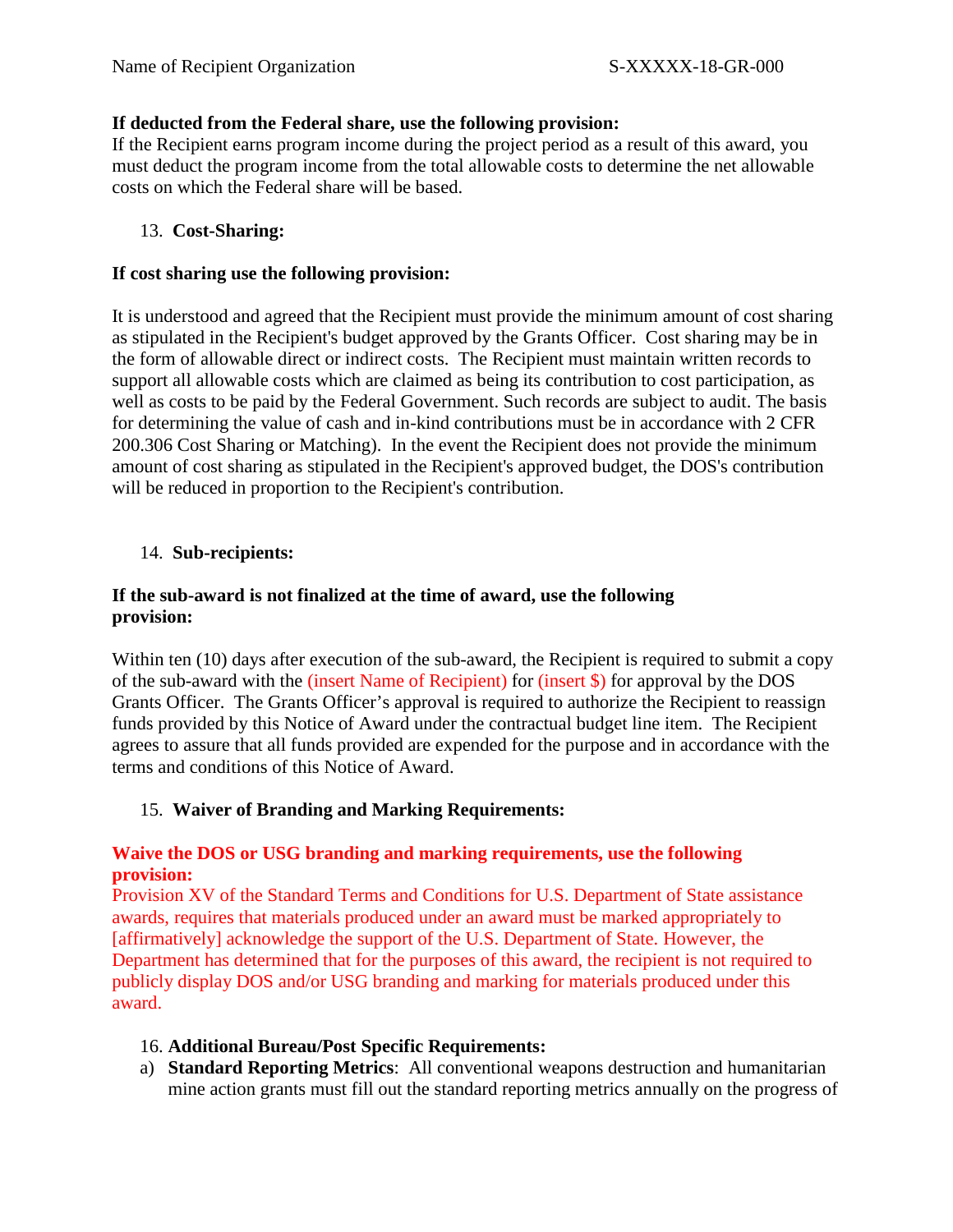the grant. It is recommended that a similar format is used for quarterly reporting of progress. In addition, all Humanitarian Demining and surface and sub-surface Explosive Remnants of War activities must produce and maintain to-scale maps of these activities and record the location of all landmines and other ERW found and cleared.

- b) **Key Personnel**: Key Personnel are defined as individuals who contribute to the development or execution of a project in a substantive measurable way. The program director/principal investigator (Primary Vendor/Recipients Contact in SAMS Domestic) is always considered to be key personnel.
	- 1. The recipient agrees that a partial basis for award of the grant or cooperative agreement is the list of key personnel proposed in the proposal. Accordingly, the recipient agrees to assign to this task order those key persons whose resumes were submitted with the proposal necessary to fulfill the requirements of the award. No substitution shall be made without prior notification to and concurrence of the Grants Officer. All proposed substitutes shall meet or exceed the qualifications of the person to be replaced. The Grants Officer shall be notified in writing of any proposed substitution at least thirty days in advance of the proposed substitution. Such notification shall include:
		- i. An explanation of the circumstances necessitating the substitution;
		- ii. A complete resume of the proposed substitute; and
		- iii. Any other information requested by the Contracting Officer to enable him to judge whether or not the Contractor is maintaining the same high quality of personnel that provided the partial basis for award.
- c) **Gender and Age Based Reporting Requirement**: Recipients shall disaggregate reporting on beneficiaries based on gender and age and report separately on the number of men and women employed in the program funded by the grant. Additionally, grantees are required to report whether non-technical and technical survey teams include female employees to ensure the voices of women and girls are included in survey results. Age based reporting requires that the number of individuals served under the age of 18 and the number age 18 over be listed where possible.
- d) **Accidents**: Recipients shall inform the PM/WRA Grants Officer, Deputy Director for Programs, and relevant GOR of any and all accidents, incidents or events that result in loss of life, limb or property within 24 hours of occurrence. The recipient shall provide WRA with any and all accident reports and/or investigation reports as soon they become available.
- e) **Equipment**: Equipment is defined as any non-expendable personal property having a useful life of more than one year and an acquisition cost of \$5,000 or more per unit. The recipient must provide PM/WRA with an equipment list (attached to award) including use requests on an annual basis. When a recipient no longer needs equipment purchased under a grant, the recipient shall request disposition instructions from the Federal awarding agency and include its recommended disposition request. This requirement for disposition applies regardless of the current market value of the property. Only the Grants Officer may make the final determination regarding final disposition or the current market value of the equipment.
	- 1. An **Equipment List** (attached to award) must be completed and submitted to the Grants Officer on a yearly basis. A separate Equipment List should be filled out per grant award. Instructions are included in the attachment.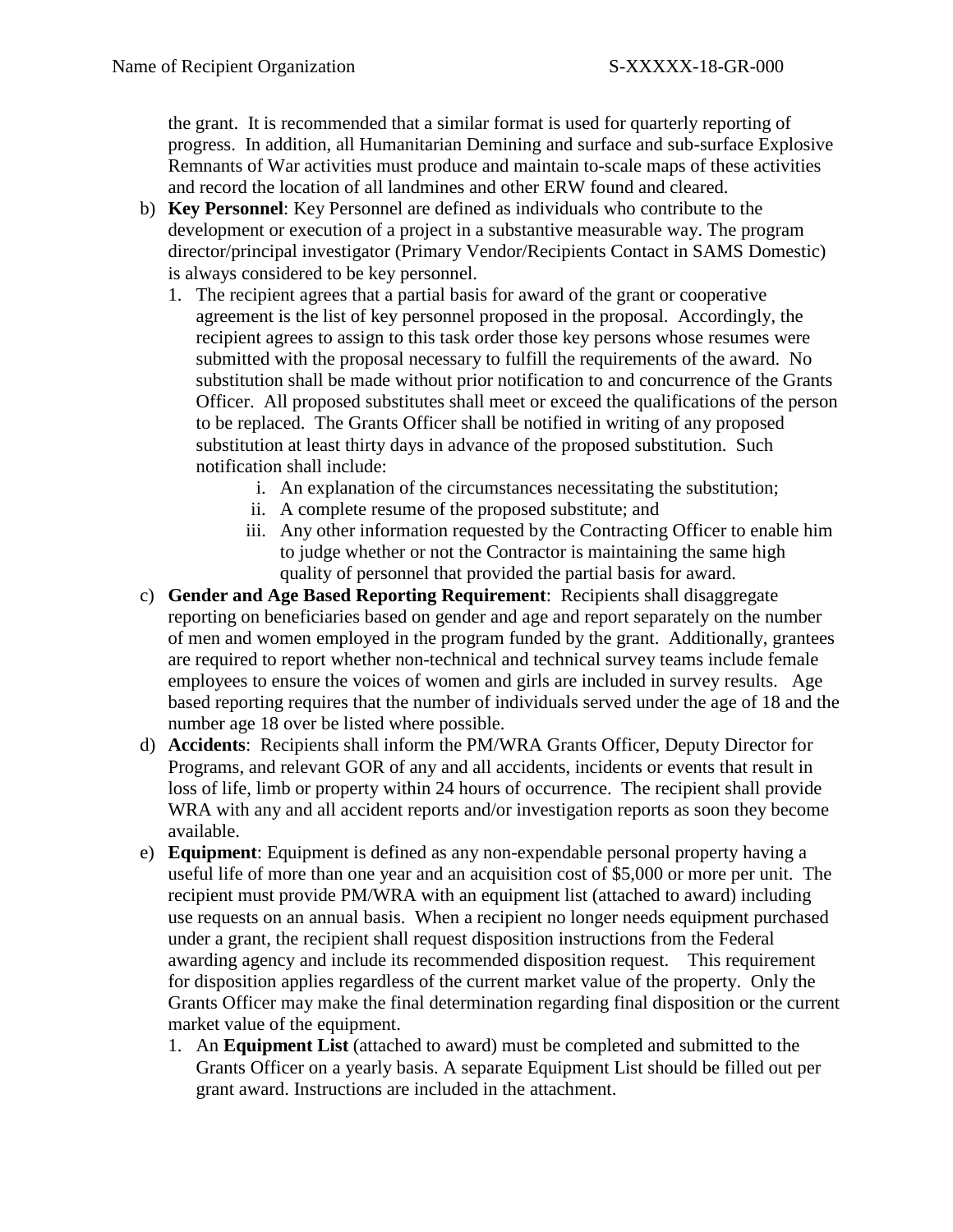- f) **Conflict of Interest**: The non-Federal entity must disclose in writing any potential conflict of interest to the Federal awarding agency or pass-through entity if the effects of the potential or actual conflict of interest cannot be avoided, neutralized, or mitigated before award, in which the employee, officer or agent must recuse themselves or otherwise is not eligible to participate in the award. Where there is an organizational conflict, the prospective recipient is not eligible for the award.
- g) **MANPADS Reporting**: If during the course of its operations the recipient shall immediately alert PM/WRA of any Man Portable Air Defense Systems (MANPADS) or other weapons systems of high value that it may discover, and provide as much photographic and forensic evidence as possible to PM/WRA including serial numbers, markings, nomenclature, places of manufacture, and place/date of transfers of missiles and/or gripstocks. Attachment C (MANPADS Disposal Certificate) has been provided below for reference and assistance.
- h) **IMAS & NMAS Compliance**: All of the recipient's work on this project, including any MRE components, will meet International Mine Action Standards (IMAS) and all applicable National Mine Action Standards (NMAS).
- i) **MOUs**: The recipient entity must seek prior approval from the Grants Officer before entering into any agreements or Memorandums of Understanding (MOU) with local governments to ensure that the agreements are not in conflict with the OMB Circular or the U.S. Department of State Terms and Conditions. MOU's with the host nation government and conditions required for authorization by the national authorities to work in-country are not bound by this provision.
- j) **Special Award Conditions**:

(X) This is not a high risk recipient.

( ) This is a high risk recipient and the grantee has been notified in writing of the nature and reason for additional requirements, the corrective action needed, the time period to complete the corrective action and method needed for reconsideration.

( ) The recipient is considered high risk because it is a first time recipient. No additional requirements beyond those specified in the Terms and Conditions have been levied on the award at this time.

( ) This grant is in a designated programmatic high risk area. As such, this grant is considered high risk but no additional requirements beyond those specified in the Terms and Conditions have been levied on the award at this time.

k) **USG Acknowledgement**: All programs, projects, assistance, activities, and public communications to foreign audiences, partially or fully funded by the Department, should be marked appropriately overseas with the standard U.S. flag in a size and prominence equal to (or greater than) any other logo or identity. The Recipient should ensure that all publicity and promotional materials underscore the sponsorship by or partnership with the U.S. Government or the U.S. Embassy. The Recipient may continue to use existing logos or program materials; however, a standard rectangular U.S. flag must be used in conjunction with such logos. To the extent practicable, the U.S. flag should be placed on U.S.-funded items such as vehicles, heavy machinery, personal protective equipment, helmets, uniforms/t-shirts, detectors, laptops, signage, pamphlets/leaflets, reports, and briefing materials. See the Department of State Standard Terms and Conditions attached to this award for further information on branding and marking.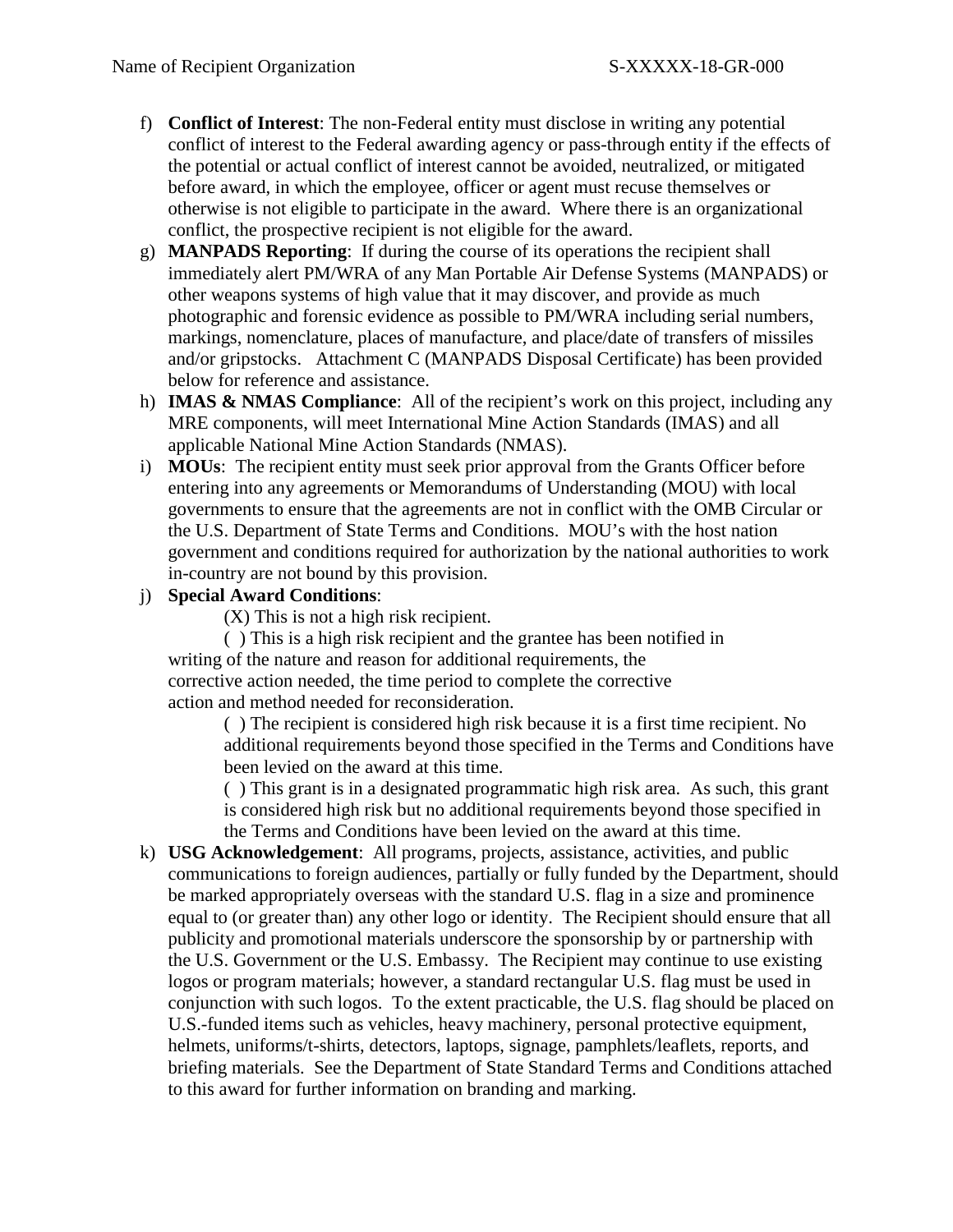Additionally, for all media engagements regarding an award fully or partially funded by PM/WRA, award recipients must:

- 1. Notify WRA in advance, where possible, of any media engagement related to a U.S.-funded effort;
- 2. Acknowledge that their work is made possible by the generous support of the United States of America; and
- 3. Obtain advance written concurrence from the GOR if there is a compelling reason for not acknowledging U.S. support publicly (e.g., for security reasons).
- l) **Budget Revisions**: The Recipient may not transfer funds among direct cost categories in which the cumulative amount of such transfers exceeds or is expected to exceed 10 percent of the total budget without obtaining prior permission from the Grants Officer.
- m) **Mandatory OIG Disclosure**: Consistent with 2 CFR 200.113, the non-federal entity must disclose, in a timely manner, in writing to the Office of the Inspector General (OIG) for the Department of State, with a copy to the cognizant Grants Officer, all violations of Federal criminal law involving fraud, bribery, or illegal gratuities potentially affecting the Federal award. Subrecipients must disclose, in a timely manner, in writing to the OIG and to the prime recipient (pass-through entity) all violations of Federal criminal law involving fraud, bribery, or illegal gratuities potentially affecting the Federal award. Failure to make required disclosures can result in any of the remedies described in 2 CFR 200.338 "Remedies for Noncompliance", including suspension or debarment. Forward disclosures to: U.S. Department of State Office of Inspector General P.O. Box 9778 Arlington, VA 22219 Phone: 1-800-409-9926 or 202-647-3320 Website: https://oig.state.gov/hotline
- n) The Recipient shall provide all necessary services, equipment, and facilities necessary to accomplish the goals and objectives of this grant.
- o) All award recipients must comply with applicable local and national laws in the host countries in which this award is implemented.
- p) For Iraq ONLY: Iraqi citizens and nationals employed in Iraq by grant and cooperative agreement recipients: This requirement implements section 1248 of the National Defense Authorization Act (NDAA) for Fiscal Year 2008, as amended. The recipient must complete one form DS-7655 "Iraqi Citizens and Nationals Employed by Federal Contractors, Grantees, and Cooperative Agreement Partners" for each applicable employee within 45 days of signature of this award. The forms must be submitted to the GO. The recipient agrees to complete a DS-7655 form on each subsequent applicable new employee within 45 days of date of hire, and to submit those forms to the GO.
- q) **Construction** (delete if N/A):
	- i. The designated GO has the authority to halt any and all construction activities during the award period of performance.
	- ii. The designated GO has the authority to halt any and all construction activities during the award period of performance.
	- iii. Any proposed modification to the site location, SOO, budget (including realignment of costs), or project duration must be approved by the designation GO in writing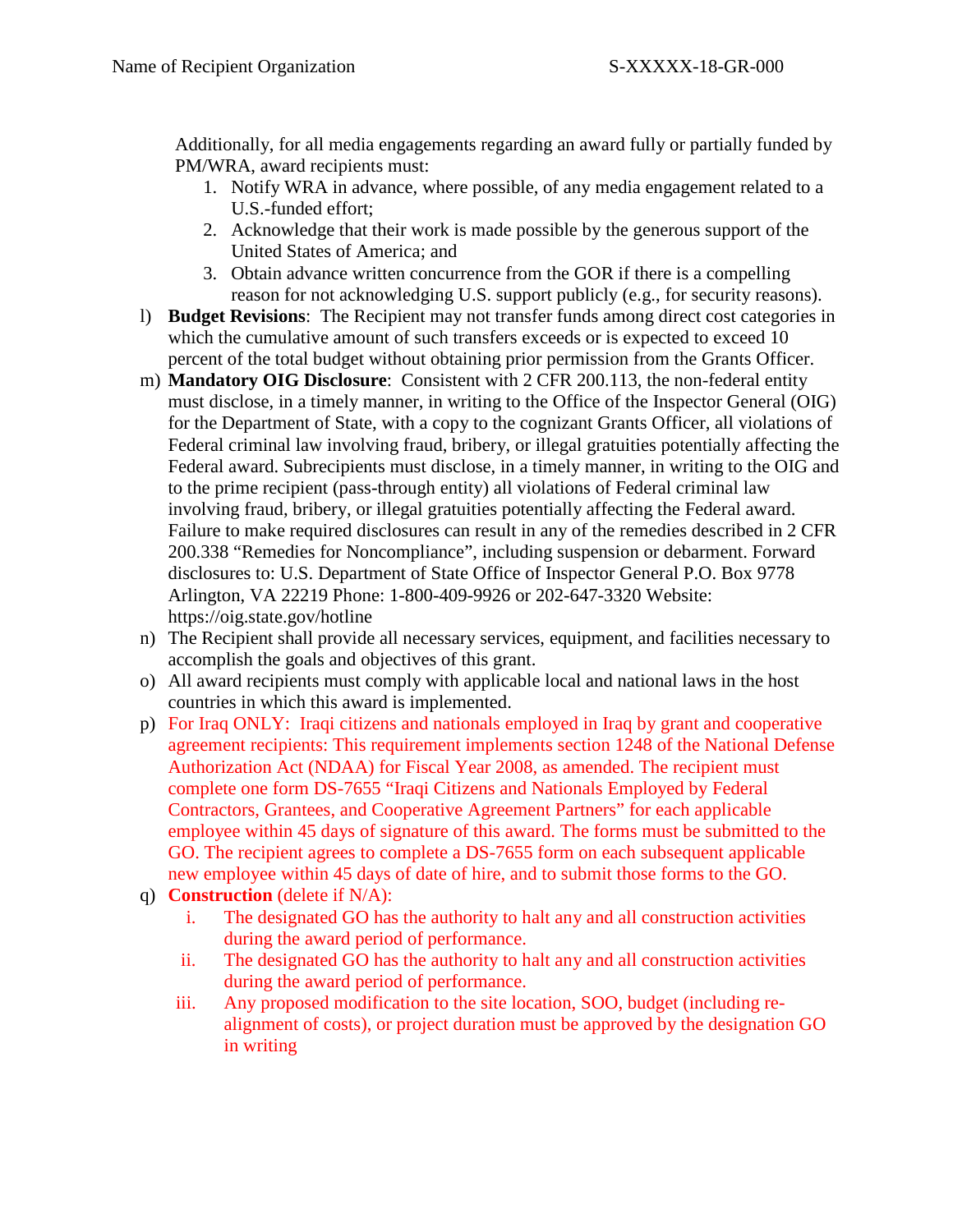### 17. **Additional Foreign Assistance Provisions:**

The Recipient is reminded that funds provided under this agreement must be used in a manner fully consistent with U.S. law.

18. **Specific Conditions:** (Block 17 of the DS-1909 must be checked and Grants Officer will add specific conditions to the agreement that comply with the requirements of 2 CFR 200.207 )

## 19. **Special Provision for Performance in a Designated Combat Area (SPOT)**:

All recipient personnel deploying to areas of combat operations, as designated by the Secretary of Defense under federal assistance awards over \$150,000 or performance over thirty (30) days must register in the Department of Defense maintained Synchronized Pre-deployment and Operational Tracker (SPOT) system. Recipients of federal assistance awards shall register in SPOT before deployment, or if already in the designated operational area, register upon becoming an employee under the assistance award and maintain current data in SPOT. Information on how to register in SPOT is available from your Grants Officer or Grants Officer Representative.

Recipients utilizing personnel who are not performing private security functions must account for personnel within the SPOT system anonymously through the use of the aggregate count functionality. This includes U.S. Citizens, Third Country Nationals (TCN), and Locally-hired Iraqi or Afghani personnel except as noted in the following paragraph.

Recipients utilizing personnel who are performing a private security function; are performing duties as a translator or interpreter; require access to U.S. facilities, services, or support; or desire consideration for refugee or special immigrant status under the Refugee Crisis in Iraq Act of 2007 (subtitle C of title XII of Public Law 110–181 must be entered into SPOT individually with all required personal information. If a locally-hired Iraqi or Afghani national falls into one of these categories, the recipient must enter all of the required identification data into SPOT.

When the Recipient is ready to enter U.S. Citizens, Third Country Nationals (TCN), and/or locally-hired individuals using the Aggregate Count method, the Recipient will notify the Grants Officer who will contact the Department SPOT Program Manager (A/LM/AQM) to obtain the "Aggregate Count" template. The Recipient will complete the "Aggregate Count" template and return to the SPOT Program Manager who will ensure that aggregate counts are loaded into SPOT. The Recipient's SPOT Administrator is responsible for updating the aggregate locally hired national count on a quarterly basis by providing updated information via the "Aggregate Count" template to the GO/GOR for each award who will forward to the Department SPOT Program Manager for SPOT entry.

Recipient performance may require the use of armed private security personnel. To the extent that such private security contractors (PSCs) are required, recipients are required to ensure they adhere to Chief of Mission (COM) policies and procedures regarding the operation, oversight, and accountability of PSCs.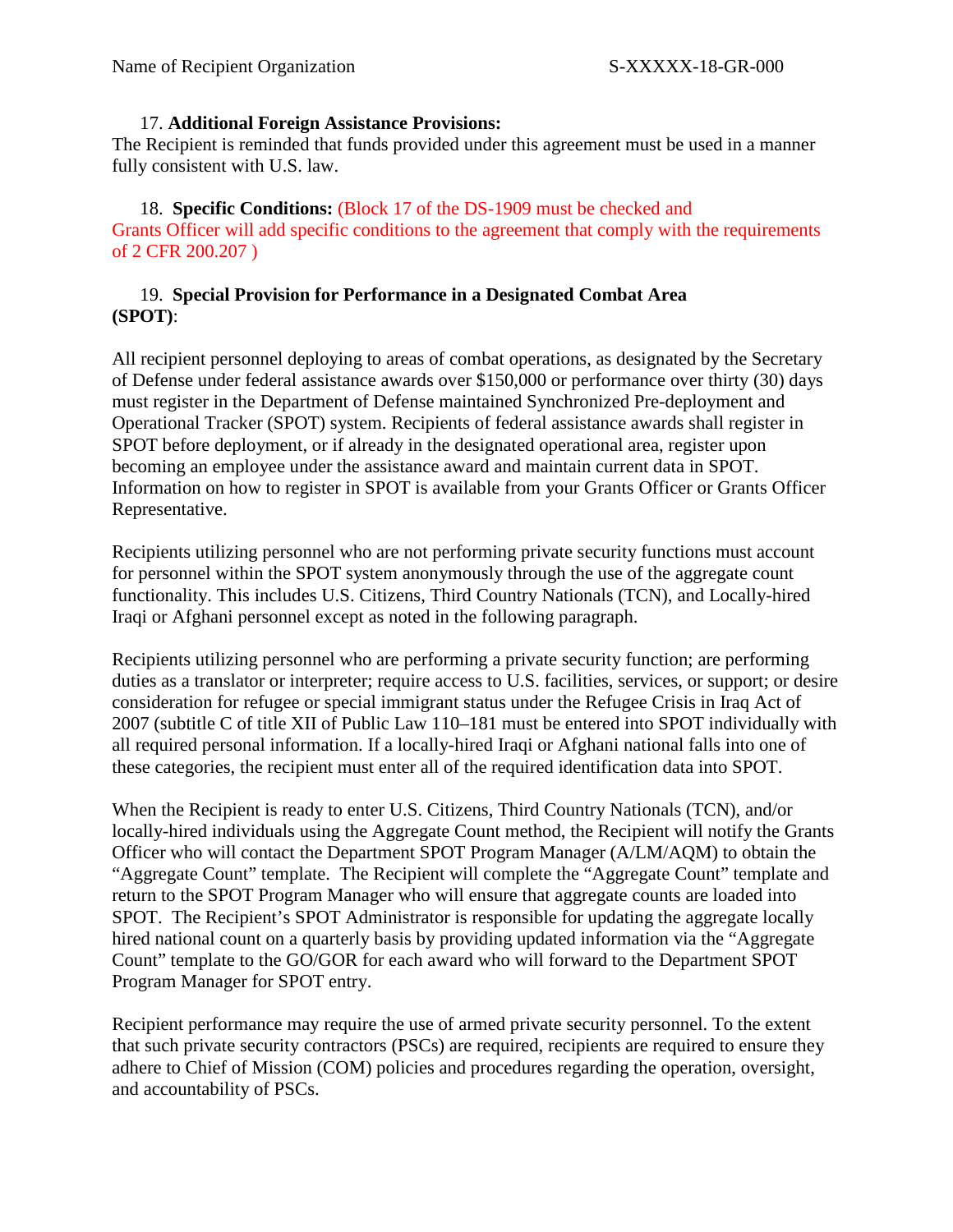In a designated area of combat operations, the term PSC includes any personnel providing protection of the personnel, facilities, property of a recipient or sub-recipient at any level, or performing any other activity for which personnel are required to carry weapons in the performance of their duties.

As specific COM policies and procedures may differ in scope and applicability, recipients of federal assistance awards are advised to review post policies and procedures carefully in this regard and direct any questions to the Embassy Regional Security Office (RSO) via the Grants Officer Representative (GOR). Any exclusion to these policies must be granted by the COM via the RSO. COM policies and procedures may be obtained from the RSO via the GOR. Recipients of federal assistance awards are also advised that these policies and procedures may be amended from time to time at the post in response to changing circumstances.

Recipients of federal assistance awards are advised that adherence to these policies and procedures are considered to be a material requirement of their award.

Recipients of federal assistance awards are reminded that only the Grants Officer has the authority to modify the Notice of Award. Recipients shall proceed with any security guidance provided by the RSO, but shall advise the Grants Officer and the GOR of the guidance received and any potential cost or schedule impact.

## 20. **State Department Leahy Amendment Vetting Requirements**

Funds provided under this award are subject to Section 620M of the Foreign Assistance Act of 1961, as amended, a provision titled "Limitation on Assistance to Security Forces" (the "Leahy Amendment"). Subsection (a) of that provision states: "(a) In General.—No assistance shall be furnished under this Act [the Foreign Assistance Act] or the Arms Export Control Act to any unit of the security forces of a foreign country if the Secretary of State has credible information that such unit has committed a gross violations of human rights." Accordingly, none of the funds under this award may be used to provide training or other assistance to any unit or member of the security forces of a foreign country if the Department of State has credible information that such unit or individual has committed a gross violation of human rights.

In signing this agreement, the Recipient agrees to exercise due diligence to ensure compliance with the Leahy provision and State Department policy, and to cooperate with the State Department in implementation of the Leahy requirement for funds under this award. The Department implements the Leahy requirement by vetting units or individuals proposed for training or other assistance to check for credible information of a gross violation of human rights by such units or individuals. To facilitate State Department vetting, the Recipient must provide the following information for proposed participants at least sixty (60) calendar days prior to commencing award activities. This information should be submitted to the U.S. Embassy in the country where the award will be implemented in order to initiate Leahy vetting procedures:

**Information needed:** Full name, date of birth, country of birth, country of citizenship, gender, rank, title, and organizational affiliation. Please also include the activity and date that the activity